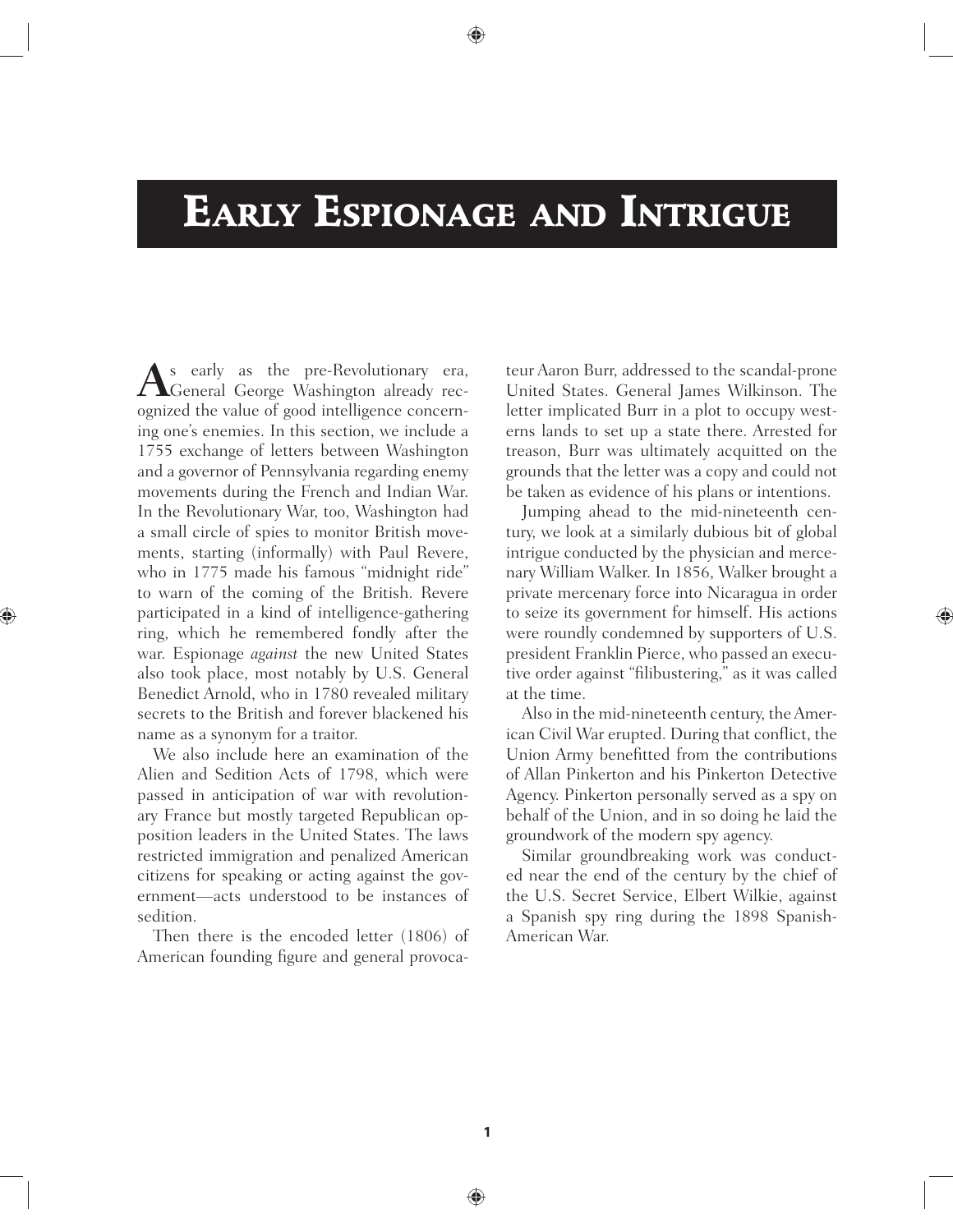

*A portrait of George Washington by John Turnbull.*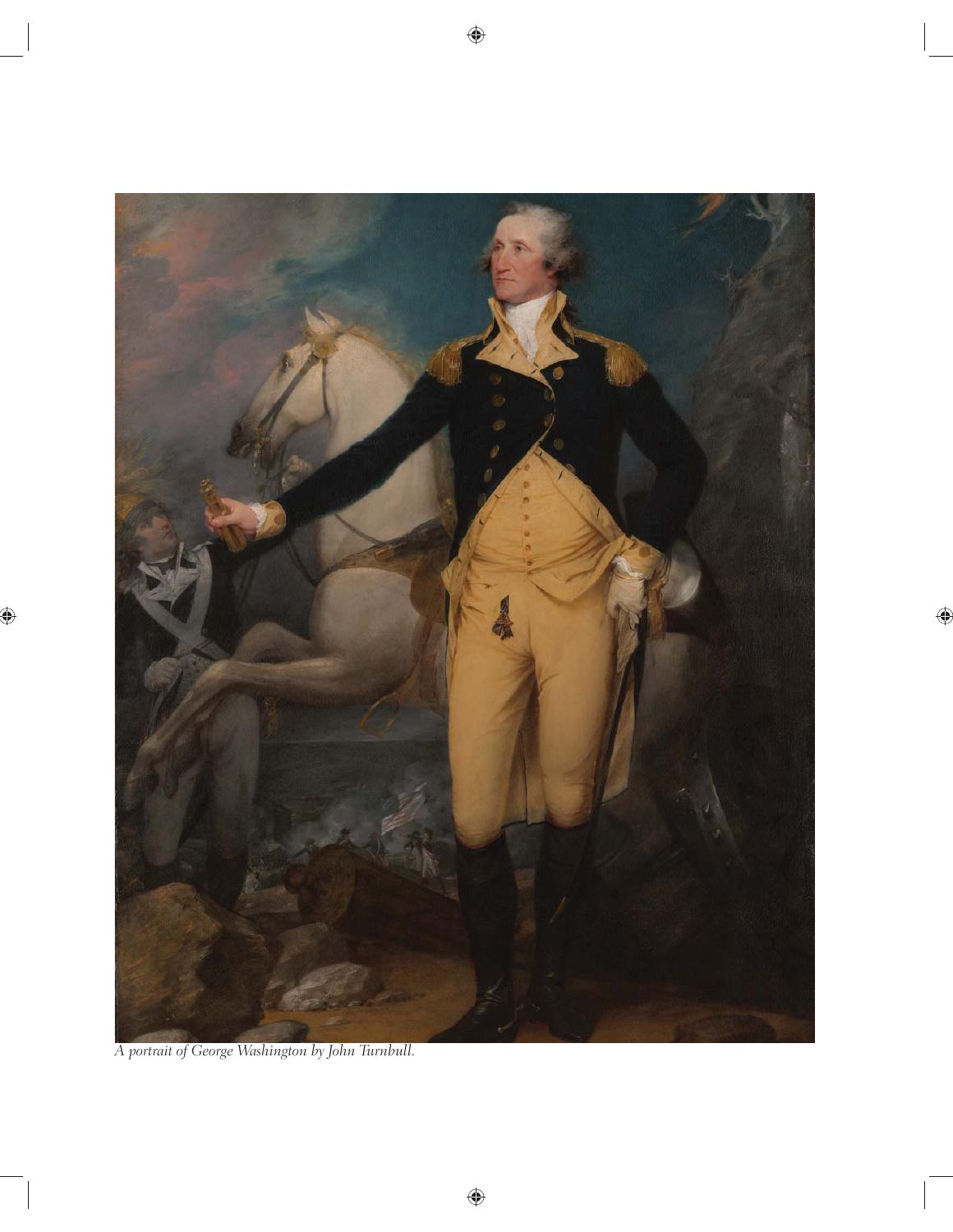# **Exchange of Letters between George Washington and Robert Hunter Morris**

**Date:** October 31/November 1, 1755, and January 1, 1756 **Author/s:** George Washington and Robert Hunter Morris **Genre:** Letters

#### **Summary Overview**

Beginning in 1754, in North America, the French and Indian War was fought between French and British forces and each nation's Native American allies (the Wabanaki Confederation and several Great Lakes tribes, for the French; the Iroquois Confederation and its allies, for the British). Initially, the French and their substantial number of Native America allies won virtually all the battles. With several battles in what is now southwest Pennsylvania, the Deputy Governor of Pennsylvania, Robert Hunter Morris, was concerned for the safety of the colony. Virginia, which at that time shared a common border with Pennsylvania in this region, had been the base of operations for British regular and militia forces. George Washington, as a ranking and respected colonial officer, commanded the Virginian forces. Thus, the sharing of intelligence information between these two individuals was important for their mutual security and the military success of both British regular and colonial forces.

#### **Defining Moment**

It should be noted that the colony of Virginia included what is now the state of West Virginia and that the colonial leaders of Virginia claimed other extensive tracts of land, including the Ohio River valley. To secure these claims, and in light of an increased French presence in what is now western Pennsylvania, Virginia sent a military envoy (George Washington) to request the withdrawal of the French forces. This request, made in December 1753, was rejected by the French. The governor of Virginia then commissioned Washington to raise a militia (160 men volunteered) to secure a fort being built at the "Three Rivers" location by a smaller British militia force (estimated as 40) from further west in Virginia. At the same time, the French had sent troops (probably about 800) south from its Canadian colonies to secure the strategic location.

The smaller British force building the fort withdrew when demanded to do so by the French.

In May 1754, the French commander sent a small force from Fort Duquesne (in what would become Pittsburgh) to locate Washington and to instruct him to withdraw. Washington's ally, Tanacharison (leader of the Mingo Iroquois), located the encampment of the French forces. Washington, with about 40 men, and Tanacharison, with about 12, surrounded the 40 French soldiers. When Washington's troops were sighted, fighting began, and the British forces killed or captured many of the French. This was in fact the opening battle of the war. Subsequently, essentially every other battle in this region was won by the French, including the decisive defeat of a large contingent of British regular troops in July 1755. Thus, fear of the French and their allies had been increasing in the months prior to Morris writing his letter to Washington.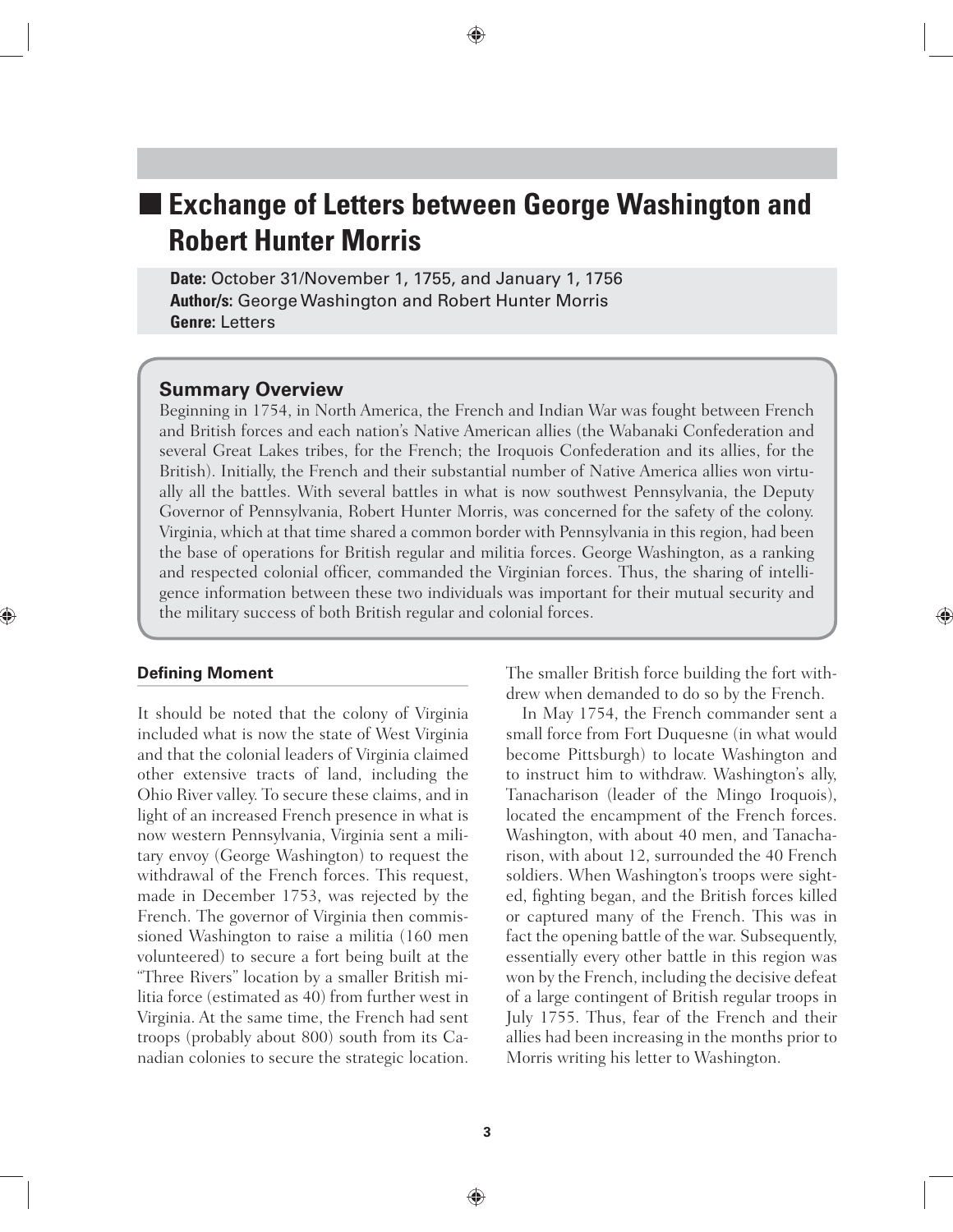During the latter half of 1755, Morris, seeking to secure Pennsylvania colonists, had encouraged the construction of small forts along the western edge of the settled regions of the colony. While working on a limited budget, Morris was successful in having George Croghan and Benjamin Franklin oversee various aspects of these defensive fortifications. However, although Pennsylvania had a large population like that of Virginia, it did not have a large militia. This was because many leaders in Pennsylvania were Quakers, a church that held pacifist ideals. Morris was the opposite, advocating an aggressive stance against the French, including scalping. This made it logical for Morris (not originally from Pennsylvania nor a Quaker) to collaborate with Virginia military leaders in attempting to secure the area that is now western Pennsylvania. This exchange of letters, coming at what was a low point for the British and British colonial forces, affirmed the cooperation between the two colonies, as well as the need for the exchange of information on military affairs. These letters were also written prior to the global spread of the conflict in the form of the Seven Years War in 1756.

#### **Author Biography**

Robert Hunter Morris's birth date has been given in the range from 1700 to 1713, with his death being on January 27, 1764. Born into a wealthy, well-connected family in Westchester County, New York, he was educated at home. When his father became governor of New Jersey, Morris was appointed Chief Justice of the colony's Supreme Court, a position he held until his death. Having met the Penn family, Morris was appointed the Deputy Governor (Thomas Penn being the formal governor) of Pennsylvania in 1754, serving for two years. Advocating for Penn, Morris struggled against Benjamin Franklin over the inclusion of Penn property on the tax role, which Franklin believed was reasonable to pay for the colony's defense. With Morris vetoing the tax bill, the Pennsylvania Assembly blocked funds for his salary, leading to his resignation. Morris never married, but had three acknowledged children.

George Washington was born on February 22, 1732, in Virginia, on his father's Popes Creek plantation. His parents, Augustine and Mary Ball Washington, were moderately welloff, although Augustine died when George was eleven. George had two older half-brothers and five younger siblings. With no formal education, Washington learned surveying, becoming a county surveyor at the age of seventeen, and at age twenty-one became adjutant of Virginia's southern district militia with the rank of major. It was in this capacity that he was sent to the Ohio Valley to demand the withdrawal of French troops. That being an eventful journey, his journals were published by the Virginia governor, making Washington famous through the colonies and in England. Because of this, and his military leadership in the French and Indian War, Washington became a military leader in the American Revolutionary War. Prior to the Revolutionary War, he served in Virginia's House of Burgess from 1758 to 1776 and farmed his Mount Vernon plantation. After leading the colonial troops to victory, Washington chaired the Constitutional Convention and was elected as the nation's first president. Washington married Martha Custis, a widow with two children. The Washingtons had no children. He died on December 14, 1799.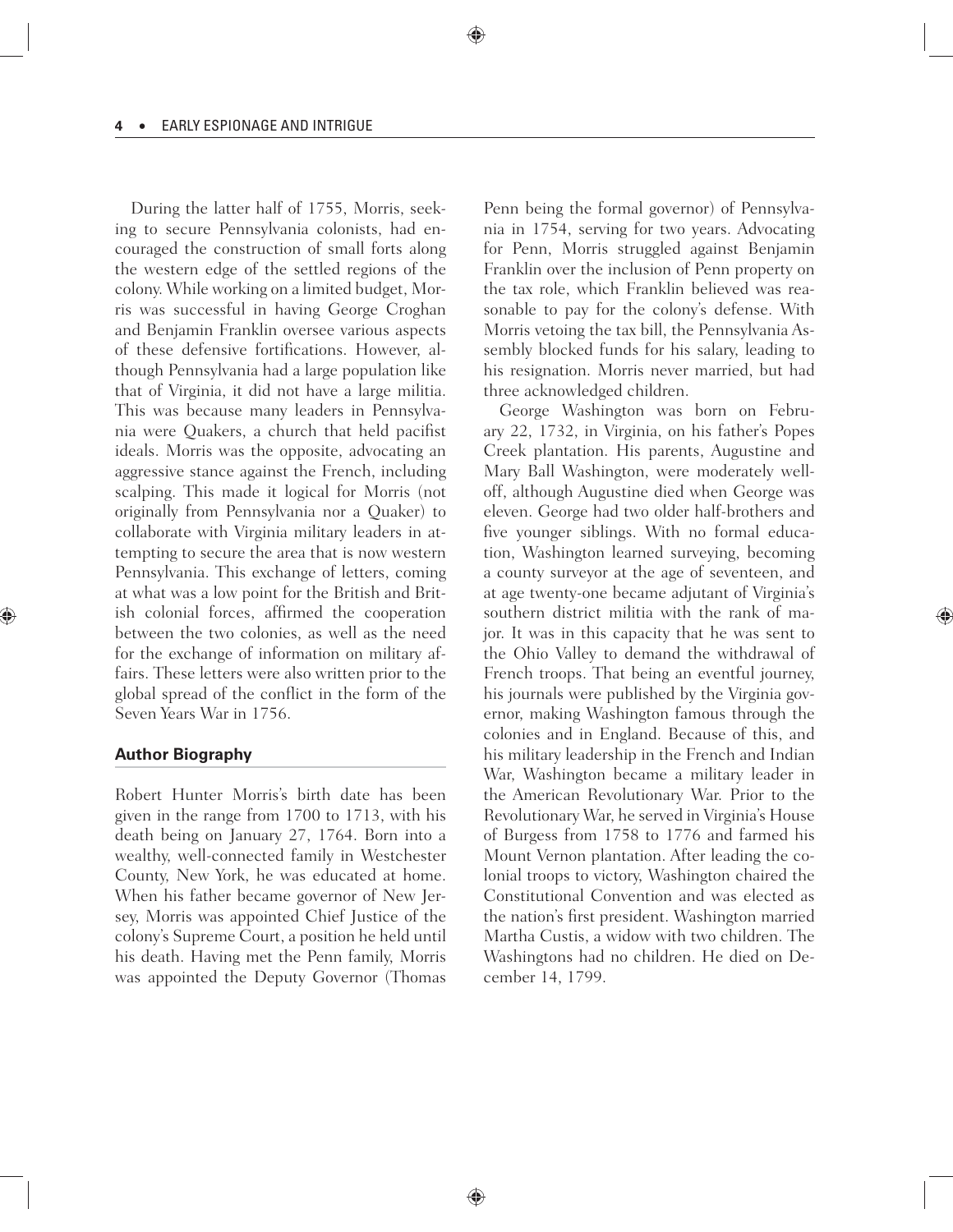# HISTORICAL DOCUMENT: Robert Hunter Morris to George Washington

[31 October–1 November, 1755]

Good Intelligences being of the utmost Consequences at this Juncture, and Mr Gist knowing more of Indians and of the Nature of the Country than any man here I have availd myself of his coming and desird him to go by Mr Weisers & consult with him in what manner to obtain true Accots of the Motions of the Enemy & to settle a Correspondance with You at Fort Cumberland. He will not be long detaind in doing this & by him you will receive full and certain Intelligence.

Several of my Letters say that there is a large Body of French & Indians destind Against this Province and Virginia & that they

were seen to pass the Alleghany Hills.

The Party intended for Virginia will no doubt begin their Hostilities at or near the Fort. That wch marches this way it is suspected have a Design to seize and fortify Shamokin and to send their Indians especially the Delawares whose Scheme this is said to be as a means to put them again into Possession of their Country to scalp the Inhabitants and hinder them from obstructing this grand Design.

**T***here is nothing* more *necessary than good intelligence to frustrate a designing Enemy: and nothing that requires greater pains to obtain.*

I hope this Scheme is not in the Intention of the Enemy for if it be I know not how it can be prevented without large assistance from the Neighboring Provinces & a Detachment of regular forces.

I have orderd that the earliest Intelligence be sent to you of the Motions & Progress of the Enemy, that in case you can spare any Assistance it may be properly employ'd or want it from our Inhabitants who are all Volunteers & without any compensation or Pay for their Services they may assist you. I am Sir Your most humble Servant

Robt H: Morris

Please to direct your Letters to the Care of Mr Wm Buchanan at Carlisle. I have given him directions to forward them to me.

As there may be more danger in Cumberland County than in York County I desire you will direct your Letters to the care of George Stevenson Esquire at York who has my Directions to forward your Dispatches to me.

 $=$   $=$   $=$ 

Sir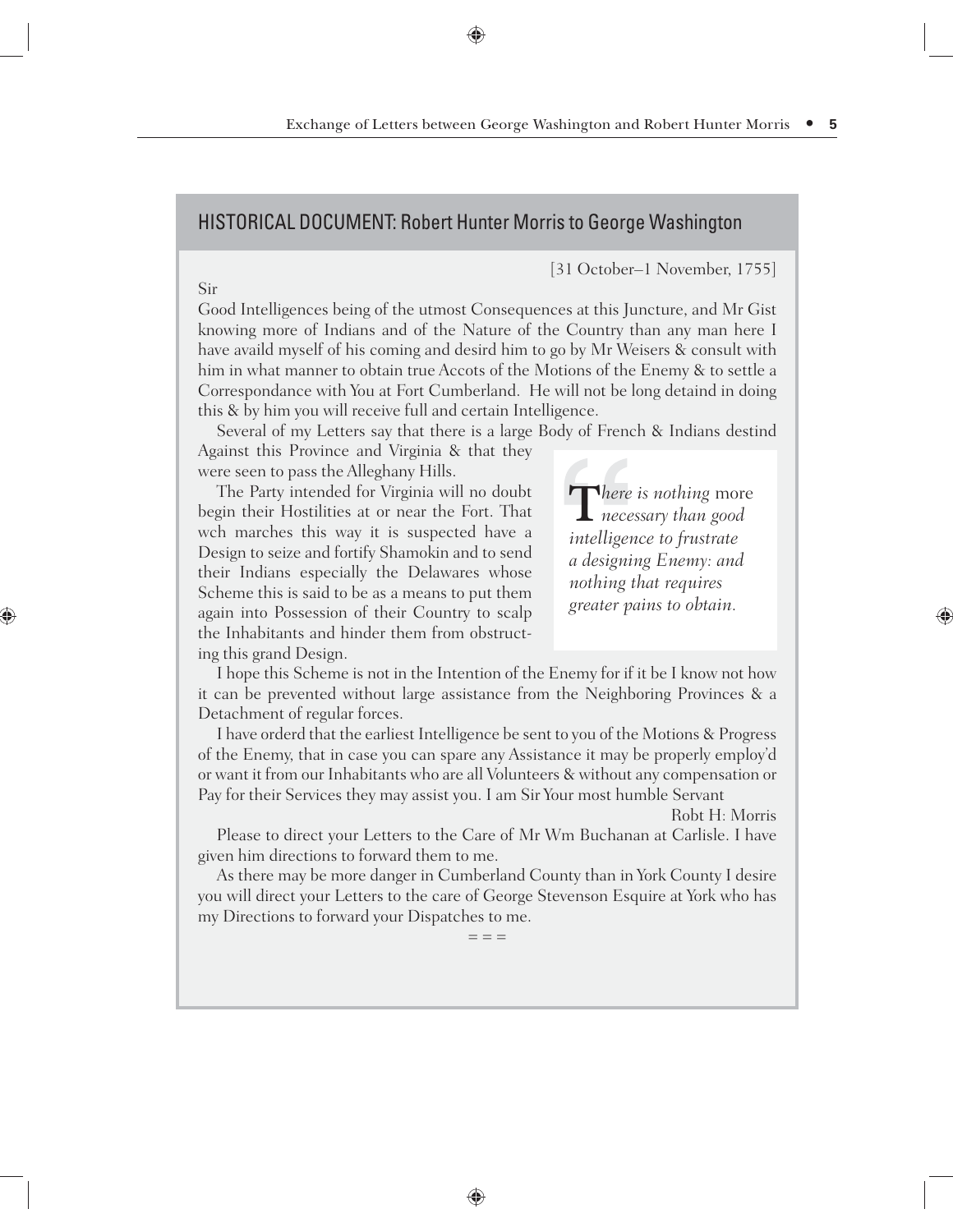# HISTORICAL DOCUMENT: George Washington to Robert Hunter Morris

[Winchester, 1 January 1756]

To the Honourable Robert Hunter Morris. Governour of Pennsylvania. Honourable Sir,

I am sorry it has not been in my power to acknowledge the receipt of yours until now. At the time that your Letter came to Winchester, I was at Williamsburgh; before I got back, it was conveyed thither; and so from place to place has it been tossing almost until this time.

There is nothing *more* necessary than good intelligence to frustrate a designing Enemy: and nothing that requires greater pains to obtain. I shall therefore chearfully come into any measures you can propose to settle a correspondence for this salutary end: and you may depend upon receiving (when the provinces are threatened) the earliest and best intelligence I can procure.

I sympathized in a general concern to see the inactivity of your province, in a time of iminent danger: but am pleased to find, that a feeling sense of wrongs, has rouzed the spirit of your martial Assembly to vote a sum; which with your judicious application, will turn to a general good.

We took some pretty vigorous measures to collect a force upon our frontiers, upon the first alarm; which have kept us peaceable ever since: how long this may last, is uncertain. Since that force (which were Militia) are disbanded; and the Recruiting Service almost stagnated.

If you propose to levy Troops; and their destination is not a secret; I should be favoured, were I let into the scheme; that we may act conjunctly, so far as the nature of things will admit. Pray direct to me, at Alexandria; to which place I design to go, in about ten days from this. I am &c.

G:W.

Winchester, January 1st 1756.

### **GLOSSARY**

The spelling of many words in these letters differ from modern American usage, due to changes over time, use of British variants, and archaic abbreviations.

**Shamokin:** Native American settlement at what is now Sunbury, Pennsylvania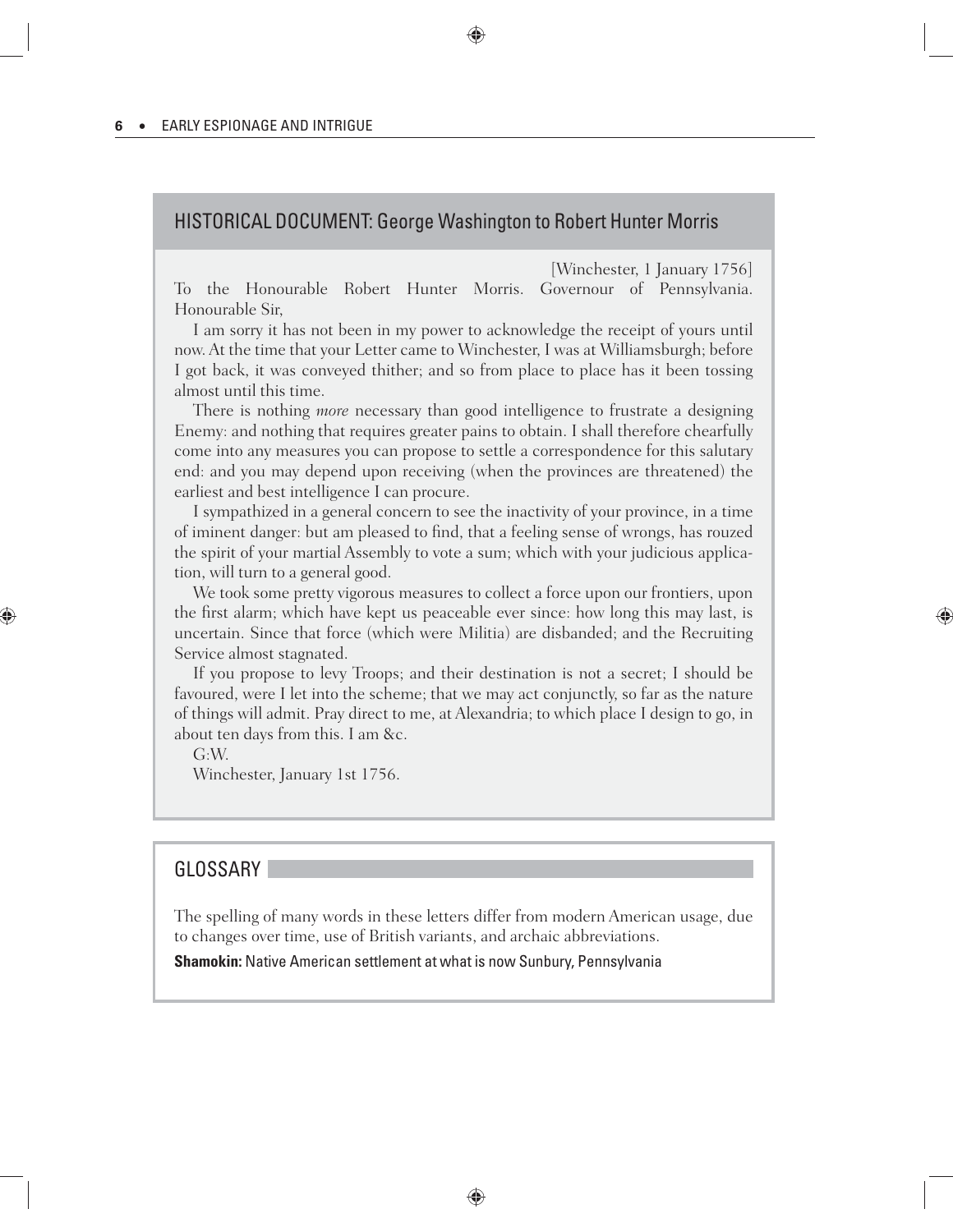take notice of it: However as Jam muriously apprized of these atterations, and that I may you approximation in purmance of them; fourth be aboutily necessary for me to how a Council of War at hus york consisting of governoons and before Jenter upon any Operation. In my way this connecticute J will engage hove First, and as Jwill gov! Hopking likewite it Jean to be present or the Council; and as it is a matter of great Importance to his maj " finrice, as well of compainter to my fill, I mass intreas the favour of you not to fail meeting me at hun york; whwould infinitely oblige Staats hath acquit My dear fir, Staan have acquire your more attending to, nef, Junt time upon, Humble Servant, with much honour to W thirty me, and to himself in the Opinion of the ministry. The atovir of Jamaica must be a dear Seint fer our hom hence for have york on wear day

*A letter sent to Robert Hunter Morris (from his papers).*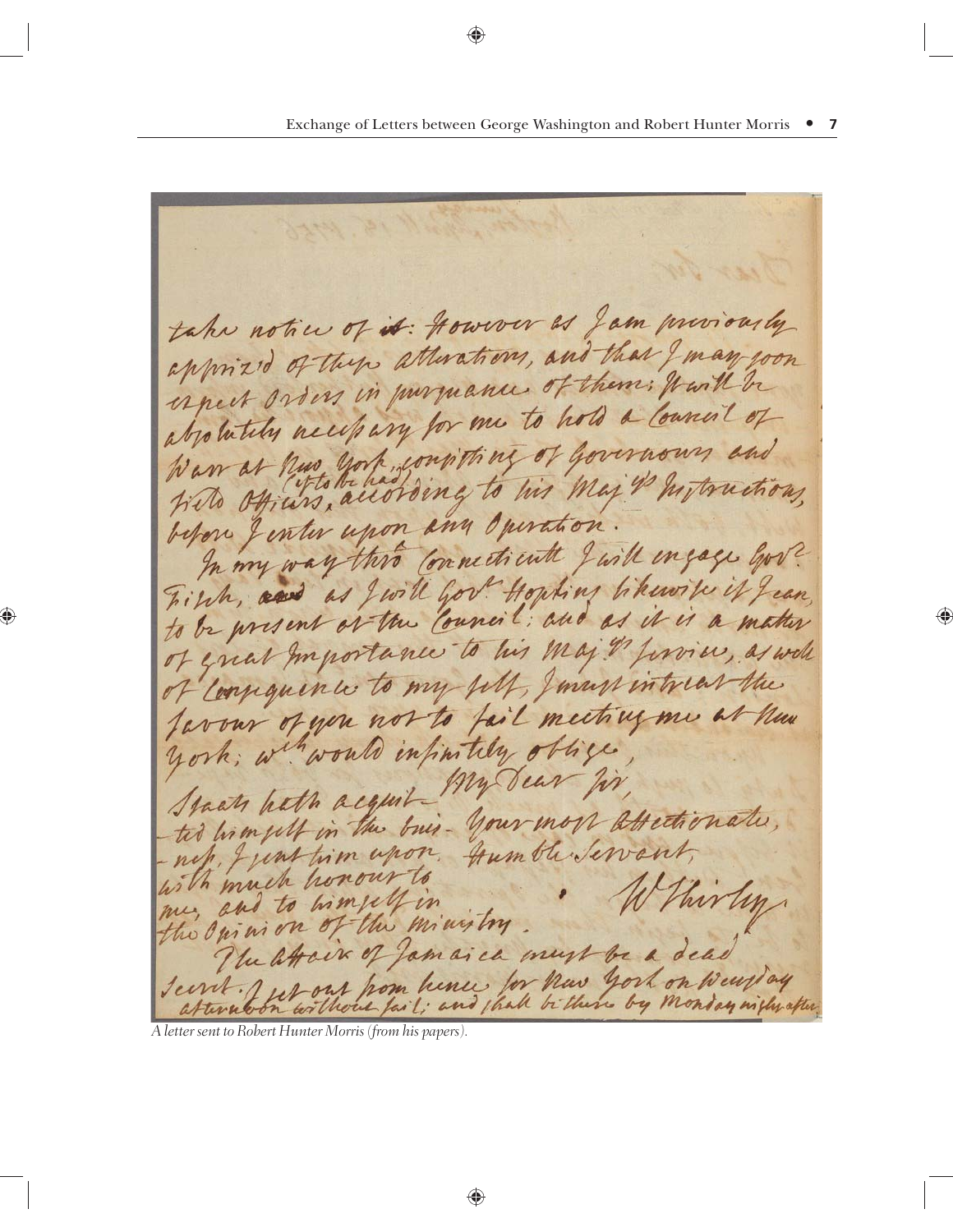#### **Document Analysis**

The letter from Morris to Washington begins with a truth that applies not only to the situation in 1755 but to all military conflicts. The need for "Good Intelligences" in this case reflects the series of defeats that the British and their allies had suffered, and which had driven them out of what is now western Pennsylvania. As with most espionage efforts, having confidence in the people undertaking the mission is key. Thus, Morris's mention of people with whom Washington was familiar (for example Gist had been with Washington on his diplomatic mission to the French) is an effort to cement ties between the two leaders. In his response, Washington summarizes the support, or lack thereof, for the war effort and promises cooperation.

In his letter to Washington, Morris shares information that he has regarding events in the West. Morris had assigned Christopher Gist the task of obtaining further information and sending it on to Washington. Anticipating that this communication from Gist to Washington would happen shortly, and that the French and their Native American allies were not only strengthening their presence in the Allegheny Hills (the Pittsburgh area) but moving eastward, Morris clearly hoped that Washington would quickly move against the enemy. Although the Susquehanna River offered some protection, Morris was also uncertain that the Iroquois Confederation would continue to offer any support. Leaders of the British regular forces had not readily accepted offers of friendship from the Native Americans, in addition to making clear they considered the American colonists second-class soldiers. Thus, Morris needed "assistance from Neighboring Provinces." The uncertainty of Pennsylvania's ability to hold out if the French attacked was the reason for the several addresses given to Washington for any reply he might have to Morris of Pennsylvania militia leaders.

In his reply, Washington demonstrates one problem that politics can create in wartime: He had to spend time seeking support in the capital rather than being at his headquarters. Thus, there was a delay of some weeks in the communications because Morris's letter was sent to Washington's headquarters in Winchester, while Washington had been in the colonial capital of Williamsburg. Washington notes his continued travel in asking that any response be sent to Alexandria, which meant that he would be visiting his home at Mount Vernon, several miles outside of Alexandria.

Agreeing with Morris that "good intelligence" could "frustrate a designing Enemy," Washington seems hopeful that by the two of them sharing information, a better outcome would result. While Virginia supported the war effort more strongly than did Pennsylvania, Washington understood that neither colony fully supported the cause. Just as Morris had mentioned the need for regular British troops in addition to assistance from neighbors, Washington was clear that Virginians did not support a standing militia. Washington was generous in his assessment of Virginia's "vigorous measures to collect a force" during the "first alarm," since the enlistment goal had been for 400 soldiers and he deployed with only 160. Even this group had since disbanded, and Washington was having a hard time recruiting any soldiers in case the French moved against settlements in Virginia. Thus, he sympathizes with Morris's problems in Pennsylvania and its general "inactivity," or lack of a response.

#### **Essential Themes**

Although one was a colonial official and the other a military leader, both Morris and Washington agreed that the sharing of military intelligence would be key to a victory against the French. Within these letters only Morris had any such information to share with Washing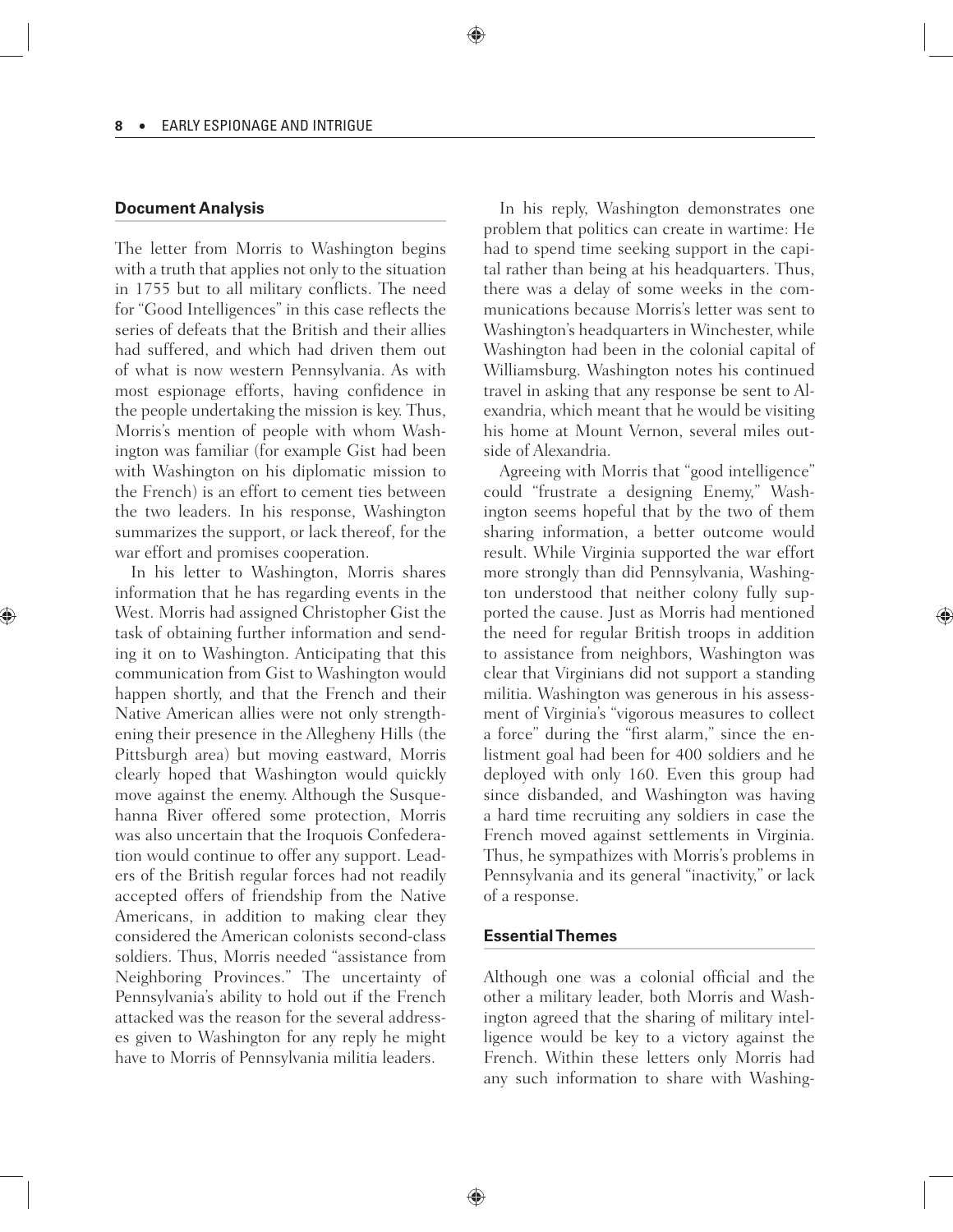ton, but the two men were united on the need to share anything that might benefit the other. Morris promised Washington that he would send information on the "Motions & Progress of the Enemy," while Washington promised to send the "best intelligence I can procure." As Washington stated, getting good information necessitated the utmost effort, and this would be true for Pennsylvania's and Virginia's efforts. Washington hoped that the two colonies could coordinate military efforts based on this sharing. Both seemed to understand that widespread cooperation, especially with information, was the key to victory.

As illustrated in these letters, two very divergent colonies with competing territorial interests could establish the means to work together. This was important not just for the French and Indian War, but for the Revolutionary War. Representing two major divisions among the colonies, Virginia and Pennsylvania understood that a shared effort was necessary. As illustrated in his letter, this war gave Washington vital experience not only on the battlefield but, just as important, as a recruiter and quartermaster. When Washington commanded the American troops during the Revolution, his broad military experience, and canny use of "spies" against the British, gave him the ability to be successful.

*—Donald A Watt, PhD* 

#### **Bibliography and Additional Reading**

- Anderson, Fred. *Crucible of War: The Seven Years' War and the Fate of Empire in British North America, 1754–1766.* New York: Knopf Publishing, 2000. Print.
- Borneman, Walter R. *The French and Indian War: Deciding the Fate of North America.* New York: Harper, 2006. Print.
- Ellis, Joseph J. *His Excellency: George Washington.* New York: Knopf Publishing, 2004. Print.
- Mount Vernon Ladies' Association. "French & Indian War." *George Washington's Mount Vernon.* Mount Vernon VA: Mount Vernon Ladies' Association of the Union, 2020. Web 15 May 2020.
- Morris, Robert Hunter. "Robert Hunter Morris to Thomas Penn, 28 November 1755." *Founders Online.* (Franklin) Washington: National Archives, 2020. Web. 15 May 2020.
- Ward, Matthew C. *Breaking the Backcountry: The Seven Years' War in Virginia and Pennsylvania 1754–1765.* Pittsburgh: University of Pittsburgh Press, 2004. Print.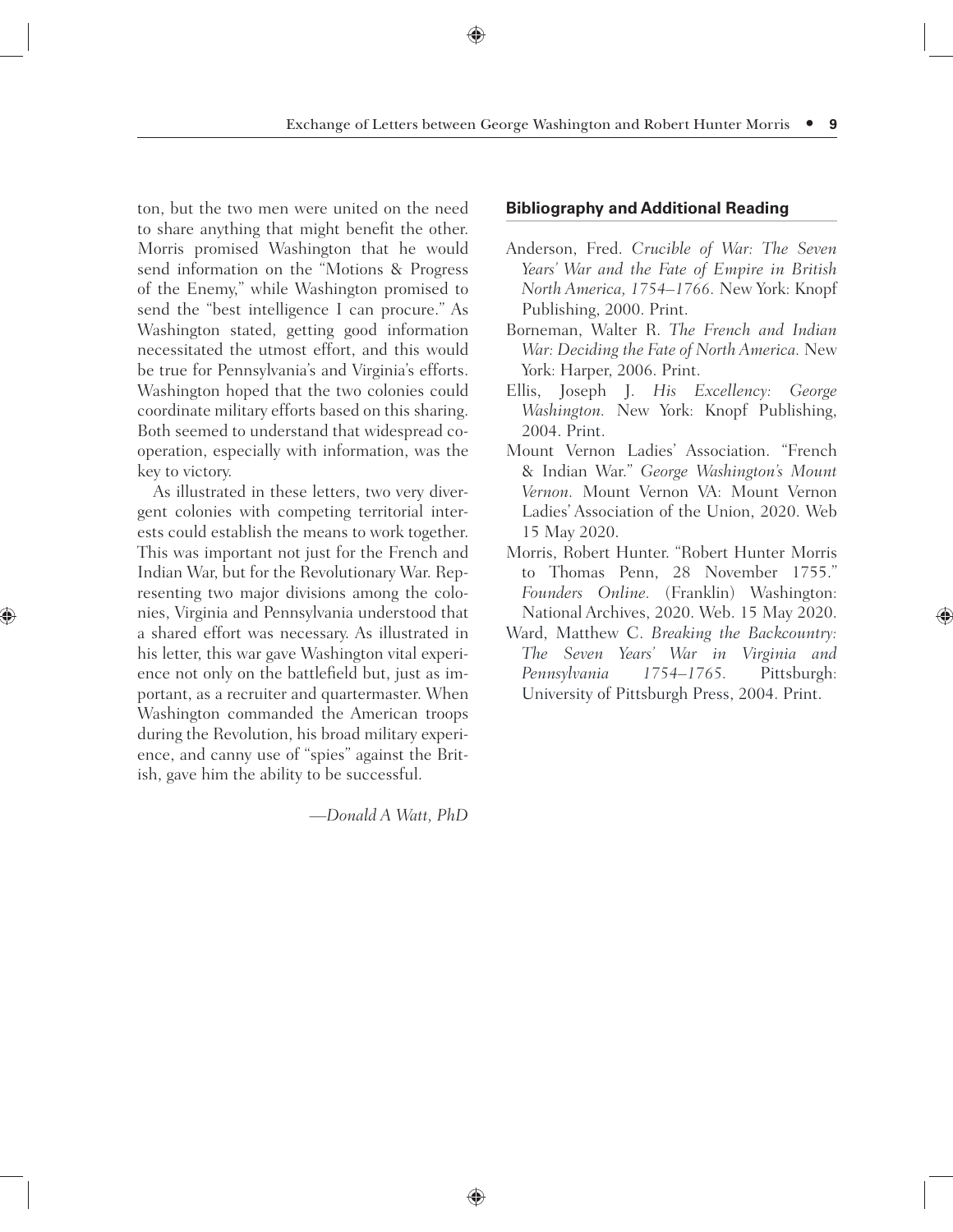

*A portrait of Paul Revere by John Singleton Copely.*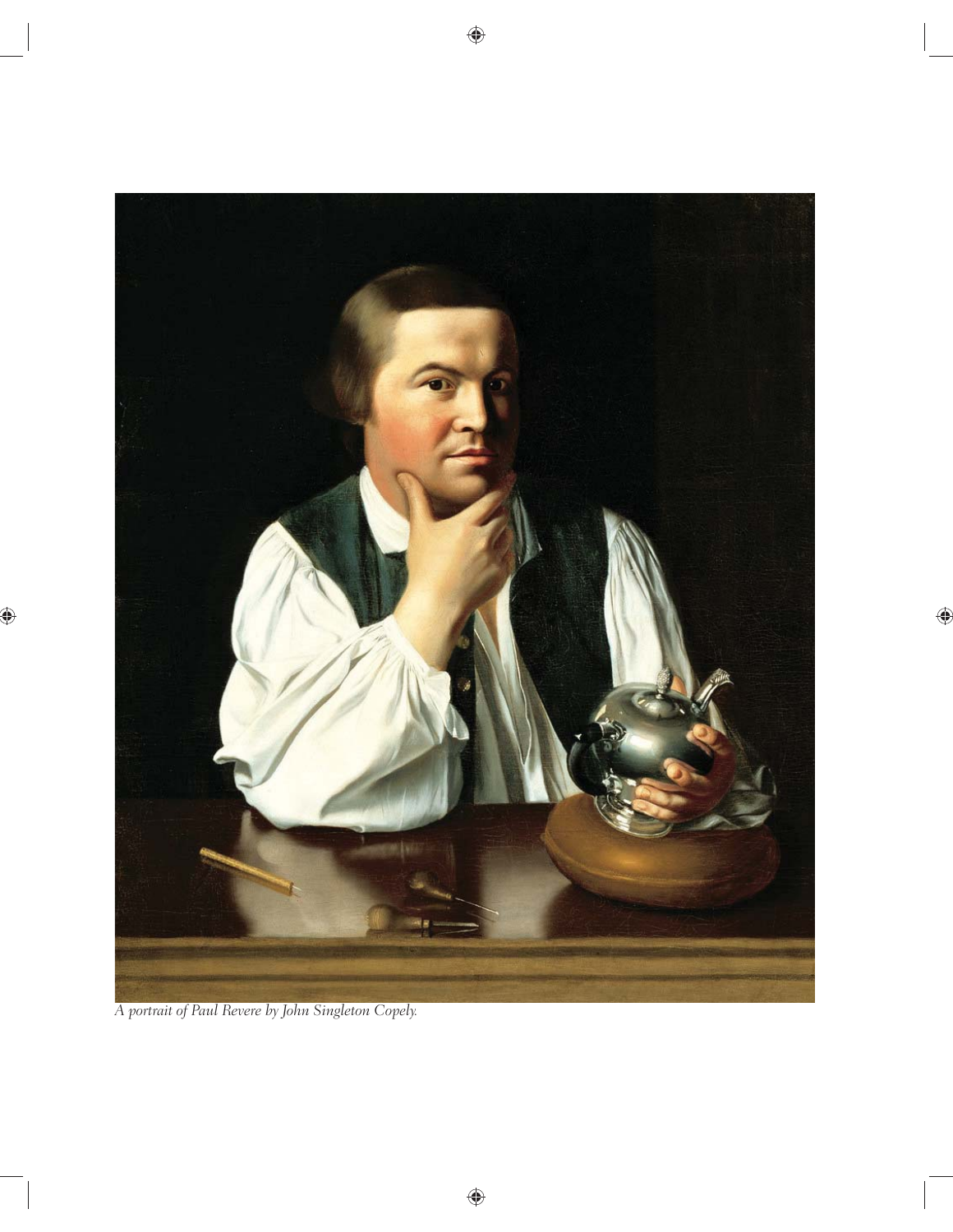# **Letter from Paul Revere Describing Secret Intelligence Gathering and the ''Midnight Ride"**

**Date:** 1798 **Author/s:** Paul Revere **Genre:** Personal Memoir

### **Summary Overview**

This document is a letter that Paul Revere wrote to Jeremy Belknap, who was the corresponding secretary of the Massachusetts Historical Society. The letter was sent sometime in 1798, although the original document has no dated indicated. It is Revere's own account of his famous ride on the night of April 18, 1775, when he rode to warn patriot and militia leaders that British troops were on the march from Boston to Lexington and Concord. Revere also gives some background about his work as a dispatch rider for various patriot groups, dating back to 1773. He also describes the formation of a group of about thirty men, in the fall of 1774 and winter of 1775, whose purpose was to observe the movement and activities of British soldiers in and around Boston.

#### **Defining Moment**

The first battles of the American Revolution were at Lexington and Concord in Massachusetts on April 19, 1775, but the roots of the conflict go back more than a decade earlier. Since the end of the French and Indian War in 1763, there had been a growing sense of estrangement between the American colonists and the British imperial government. Although there were some violent incidents in the protests against the Stamp Act in 1765, until the 1770s most of the protests by American colonists were peaceful, and often took the form of simply boycotting British imports. Beginning in 1767, British troops were placed on occupation duty in Boston, and by 1775 more than 3500 troops were stationed there. As tensions mounted, the Boston Massacre occurred on March 5, 1770, when troops guarding a tax collection office fired into a group of protesters. In June, 1772, a British tax collecting vessel, the *Gaspée*, ran aground on the coast of Rhode Island; a group of colonists burnt the stranded ship, and a conspiracy of silence kept the British from ever identifying those involved. In December 1773, in what came to be known as the Boston Tea Party, patriots (including Paul Revere) dumped chests of tea worth over £9,000 into Boston Harbor as a protest against a monopoly given to the British East Indian Company for importing tea into the colonies.

In response to this, early in 1774 Parliament passed the Coercive Acts, aimed at punishing Boston for the Tea Party. The American colonists labelled these new regulations "The Intolerable Acts," and after the passage of these laws, open resistance to British colonial rule became common in the colonies. In late January 1775, orders were sent from London to General Thomas Gage, commander of the British Army troops in Boston, directing him to arrest the major leaders of the patriot movement. Gage did not receive these orders until April 14, but when he did, he immediately made plans to send troops to Concord, hoping to capture John Hancock and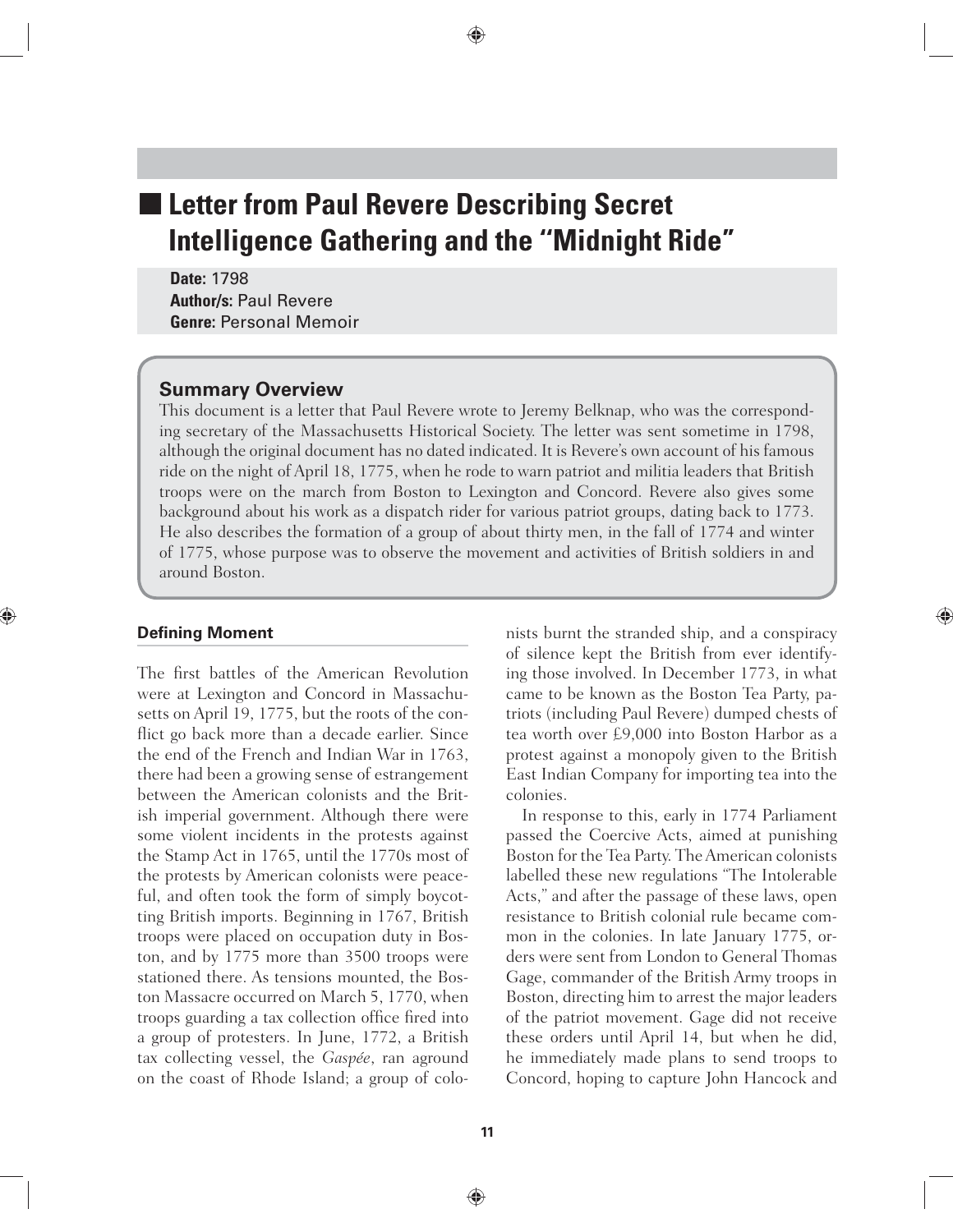Samuel Adams (a cousin of John Adams), and to capture militia supplies stored there, so that patriot forces would not have access to these supplies. Paul Revere made one ride on April 16 to warn patriot leaders to move the militia supplies, and his more famous ride on the night of April 18 to warn Hancock and Adams to flee.

#### **Author Biography**

Paul Revere was born in Boston, Massachusetts, on January 1, 1735. He learned silversmithing as an apprentice in his father's shop. He had many connections with the leaders of the patriot resistance to British rule, and was among the founders of the Sons of Liberty in 1765. He became a dispatch rider for the Boston Committee of Public Safety and made many trips to New York and Philadelphia to carry news to patriot leaders there. Although best known for his ride to alert the colonial militia about the British march on Lexington and Concord in April 1775, he did not become a folk hero in connection with that ride until Henry Wadsworth Longfellow's poem "The Midnight Ride of Paul Revere" was published in 1860. After the revolution, he continued his silversmith business but was also involved in manufacturing iron, bronze, and copper products. He died in Boston on May 10, 1818.

# HISTORICAL DOCUMENT: "Midnight Ride" Letter from Paul Revere

[to the Corresponding Secretary (Jeremy Belknap) of the Massachusetts Historical Society]

#### Dear Sir,

Having a little leisure, I wish to fullfill my promise, of giving you some facts, and Anecdotes, prior to the Battle of Lexington, which I do not remember to have seen in any history of the American Revolution.

In the year 1773 I was imployed by the Select men of the Town of Boston to carry the Account of the Destruction of the Tea to New-York; and afterwards, 1774, to Carry their dispatches to New-York and Philadelphia for Calling a Congress; and afterwards to Congress, several times. In the Fall of 1774 and Winter of 1775 I was one of upwards of thirty, cheifly mechanics, who formed our selves in to a Committee for the purpose of watching the Movements of the British Soldiers, and gaining every intelegence of the movements of the Tories. We held our meetings at the Green-Dragon Tavern. We were so carefull that our meetings should be kept Secret; that every time we met, every person swore upon the Bible, that they would not discover any of our transactions, But to Messrs. HANCOCK, ADAMS, Doctors WARREN, CHURCH, and one or two more.

About November, when things began to grow Serious, a Gentleman who had Conections with the Tory party, but was a Whig at heart, acquainted me, that our meetings were discovered, and mentioned the identical words that were spoken among us the Night before. We did not then distrust Dr. Church, but supposed it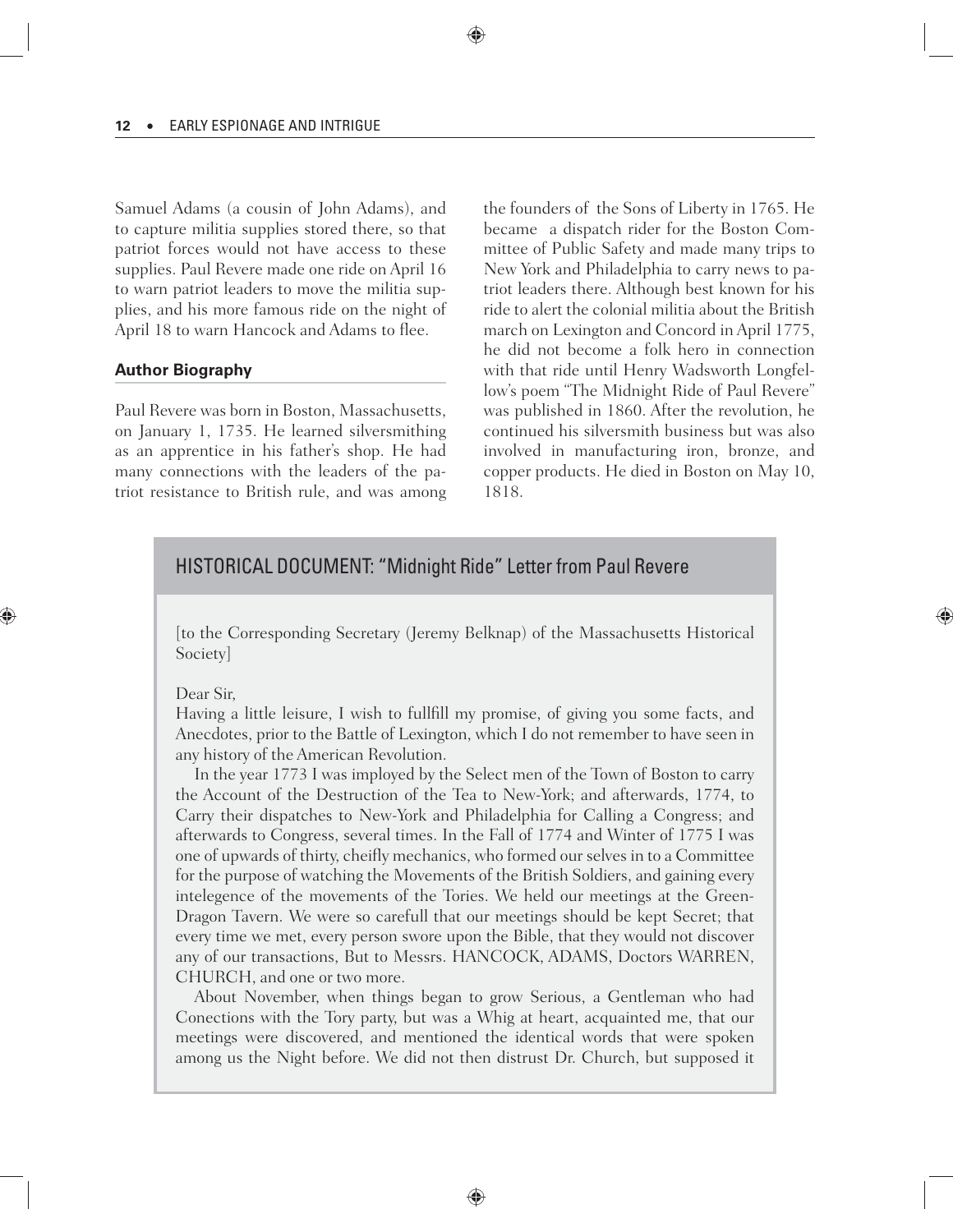must be some one among us. We removed to another place, which we thought was more secure: but here we found that all our transactions were communicated to Governor Gage. (This came to me through the then Secretary Flucker; He told it to the Gentleman mentioned above). It was then a common opinion, that there was a Traytor in the provincial Congress, and that Gage was posessed of all their Secrets. (Church was a member of that Congress for Boston.) In the Winter, towards the Spring, we frequently took Turns, two and two, to Watch the Soldiers, By patroling the Streets all night. The Saturday Night preceding the 19th of April, about 12 oClock at Night, the Boats belonging to the Transports were all launched, and carried under the Sterns of the Men of War. (They had been previously hauld up and repaired). We likewise found that the Grenadiers and light Infantry were all taken off duty.

From these movements, we expected something serious was [to] be transacted. On Tuesday evening, the 18th, it was observed, that a number of Soldiers were marching towards the bottom of the Common. About 10 o'Clock, Dr. Warren Sent in great haste for me, and beged that I would imediately Set off for Lexington, where Messrs. Hancock and Adams were, and acquaint them of the Movement, and that it was thought they were the objets. When I got to Dr. Warren's house, I found he had sent an express by land to Lexington—a Mr. Wm. Daws. The Sunday before, by desire of Dr. Warren, I had been to Lexington, to Mess. Hancock and Adams, who were at the Rev. Mr. Clark's. I returned at Night thro Charlestown; there I agreed with a Col. Conant, and some other Gentlemen, that if the British went out by Water, we would shew two Lanthorns in the North Church Steeple; and if by Land, one, as a Signal; for we were aprehensive it would be dificult to Cross the Charles River, or git over Boston neck. I left Dr. Warrens, called upon a friend, and desired him to make the Signals. I then went Home, took my Boots and Surtout, and went to the North part of the Town, Where I had kept a Boat; two friends rowed me across Charles River, a little to the eastward where the Somerset Man of War lay. It was then young flood, the Ship was winding, and the moon was Rising. They landed me on Charlestown side. When I got into Town, I met Col. Conant, and several others; they said they had seen our signals. I told them what was Acting, and went to git me a Horse; I got a Horse of Deacon Larkin. While the Horse was preparing, Richard Devens, Esq. who was one of the Committee of Safty, came to me, and told me, that he came down the Road from Lexington, after Sundown, that evening; that He met ten British Officers, all well mounted, and armed, going up the Road.

I set off upon a very good Horse; it was then about 11 o'Clock, and very pleasant. After I had passed Charlestown Neck, and got nearly opposite where Mark was hung in chains, I saw two men on Horse back, under a Tree. When I got near them, I discovered they were British officer. One tryed to git a head of Me, and the other to take me. I turned my Horse very quick, and Galloped towards Charlestown neck, and then pushed for the Medford Road. The one who chased me, endeavoring to Cut me off, got into a Clay pond, near where the new Tavern is now built. I got clear of him, and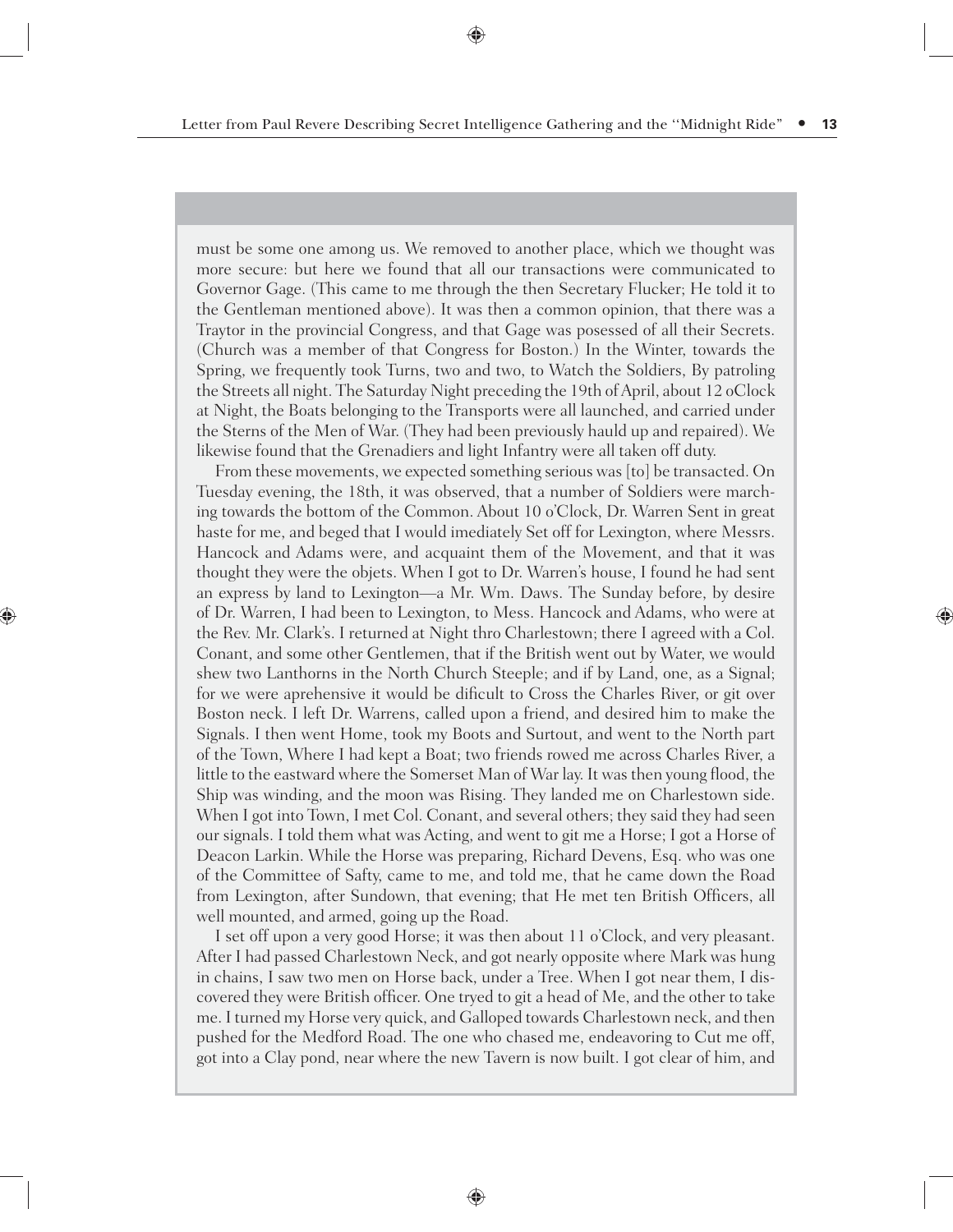went thro Medford, over the Bridge, and up to Menotomy. In Medford, I awaked the Captain of the Minute men; and after that, I alarmed almost every House, till I got to Lexington. I found Messrs. Hancock and Adams at the Rev. Mr. Clark's; I told them my errand, and inquired for Mr. Daws; they said he had not been there; I related the story of the two officers, and supposed that He must have been stopped, as he ought to have been there before me. After I had been there about half an Hour, Mr. Daws came; we refreshid our selves, and set off for Concord, to secure the Stores, &c. there. We were overtaken by a young Docter Prescot, whom we found to be a high Son of Liberty. I told them of the ten officers that Mr. Devens mett, and that it was probable we might be stoped before we got to Concord; for I supposed that after Night, they divided them selves, and that two of them had fixed themselves in such passages as were most likely to stop any intelegence going to Concord. I likewise mentioned, that we had better allarm all the Inhabitents till we got to Concord; the young Doctor much approved of it, and said, he would stop with either of us, for the people between that and Concord knew him, and would give the more credit to what we said. We had got nearly half way. Mr Daws and the Doctor stoped to allarm the people of a House: I was about one hundred Rod a head, when I saw two men, in nearly the same situation as those officer were, near Charlestown. I called for the Doctor and Daws to come up;—in an Instant I was surrounded by four;—they had placed themselves in a Straight Road, that inclined each way; they had taken down a pair of Barrs on the North side of the Road, and two of them were under a tree in the pasture. The Docter being foremost, he came up; and we tryed to git past them; but they being armed with pistols and swords, they forced us in to the pasture;—the Docter jumped his Horse over a low Stone wall, and got to Concord. I observed a Wood at a Small distance, and made for that. When I got there, out Started Six officers, on Horse back, and orderd me to dismount;—one of them, who appeared to have the command, examined me, where I came from, and what my Name Was? I told him. He asked me if I was an express? I answered in the afirmative. He demanded what time I left Boston? I told him; and aded, that their troops had catched aground in passing the River, and that There would be five hundred Americans there in a short time, for I had alarmed the Country all the way up. He imediately rode towards those who stoppd us, when all five of them came down upon a full gallop; one of them, whom I afterwards found to be Major Mitchel, of the 5th Regiment, Clapped his pistol to my head, called me by name, and told me he was going to ask me some questions, and if I did not give him true answers, he would blow my brains out. He then asked me similar questions to those above. He then orderd me to mount my Horse, after searching me for arms. He then orderd them to advance, and to lead me in front. When we got to the Road, they turned down towards Lexington. When we had got about one Mile, the Major Rode up to the officer that was leading me, and told him to give me to the Sergeant. As soon as he took me, the Major orderd him, if I attempted to run, or any body insulted them, to blow my brains out. We rode till we got near Lexington Meeting-house, when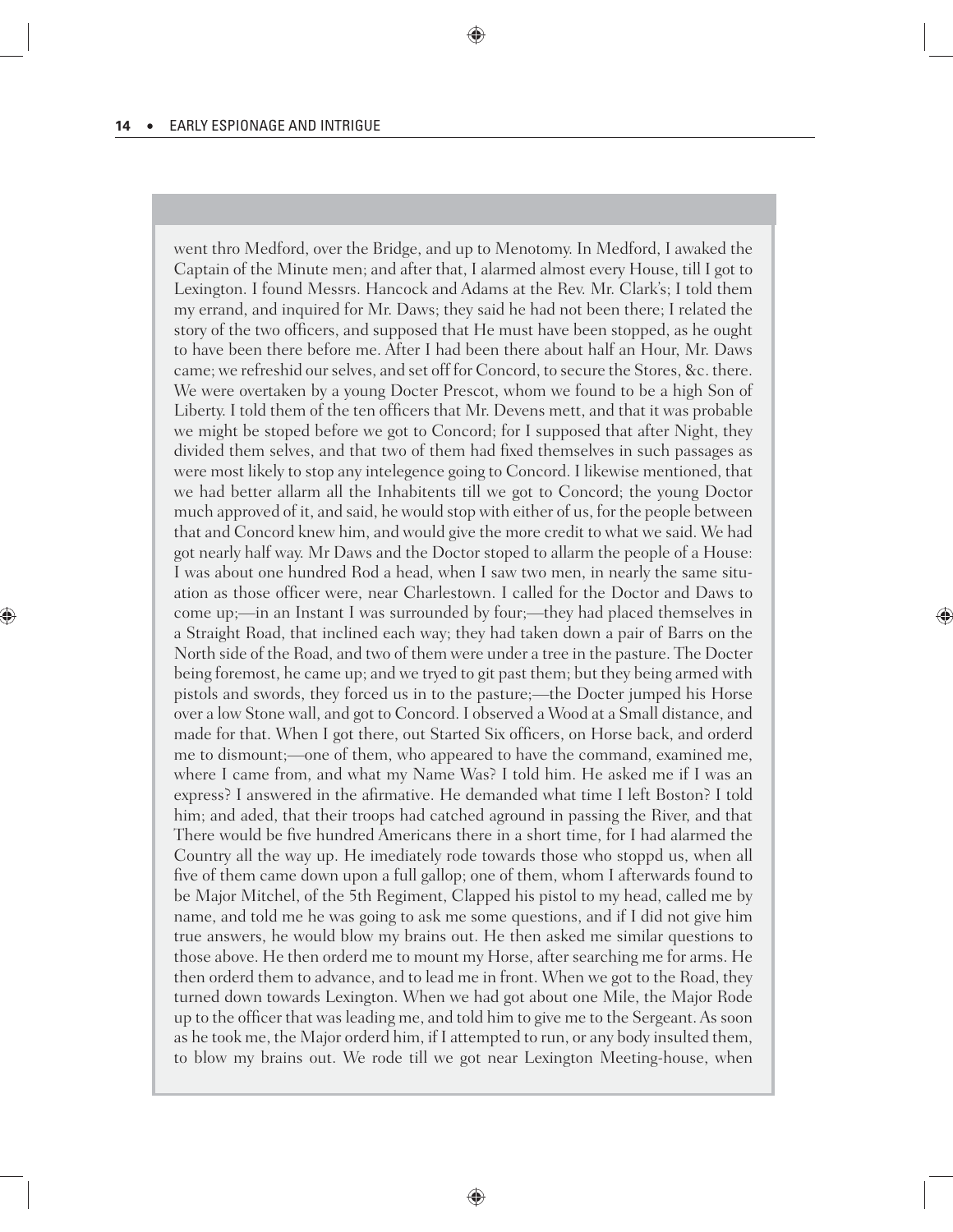the Militia fired a Voley of Guns, which appeared to alarm them very much. The Major inquired of me how far it was to Cambridge, and if there were any other Road?

After some consultation, the Major Rode up to the Sargent, and asked if his Horse was tired? He answered him, he was—(He was a Sargent of Grenadiers, and had a small Horse)—then, said He, take that man's Horse. I dismounted, and the Sargent mounted my Horse, when they all rode towards Lexington Meeting-House. I went across the Burying-ground, and some pastures, and came to the Revd. Mr. Clark's House, where I found Messrs. Hancok and Adams. I told them of my treatment, and they concluded to go from

*I t was then a common opinion that there was a Traytor in the provincial Congress, and that Gage was possessed of all their Secrets.*

that House to wards Woburn. I went with them, and a Mr. Lowell, who was a Clerk to Mr. Hancock. When we got to the House where they intended to stop, Mr. Lowell and my self returned to Mr. Clark's, to find what was going on. When we got there, an elderly man came in; he said he had just come from the Tavern, that a Man had come from Boston, who said there were no British troops coming. Mr. Lowell and my self went towards the Tavern, when we met a Man on a full gallop, who told us the Troops were coming up the Rocks. We afterwards met another, who said they were close by. Mr. Lowell asked me to go to the Tavern with him, to git a Trunk of papers belonging to Mr. Hancock. We went up Chamber; and while we were giting the Trunk, we saw the British very near, upon a full March. We hurried to wards Mr. Clark's House. In our way, we passed through the Militia. There were about 50. When we had got about 100 Yards from the meeting-House the British Troops appeard on both Sides of the Meeting-House. In their Front was an Officer on Horse back. They made a Short Halt; when I saw, and heard, a Gun fired, which appeared to be a Pistol. Then I could distinguish two Guns, and then a Continual roar of Musquetry; When we made off with the Trunk.

As I have mentioned Dr. Church, perhaps it might not be disagreeable to mention some Matters of my own knowledge, respecting Him. He appeared to be a high son of Liberty. He frequented all the places where they met, Was incouraged by all the leaders of the Sons of Liberty, and it appeared he was respected by them, though I knew that Dr. Warren had not the greatest affection for him. He was esteemed a very capable writer, especially in verese; and as the Whig party needed every Strenght, they feared, as well as courted Him. Though it was known, that some of the Liberty Songs, which We composed, were parodized by him, in favor of the British, yet none dare charge him with it. I was a constant and critical observer of him, and I must say, that I never thought Him a man of Principle; and I doubted much in my own mind, wether He was a real Whig. I knew that He kept company with a Capt. Price, a halfpay British officer, and that He frequently dined with him, and Robinson, one of the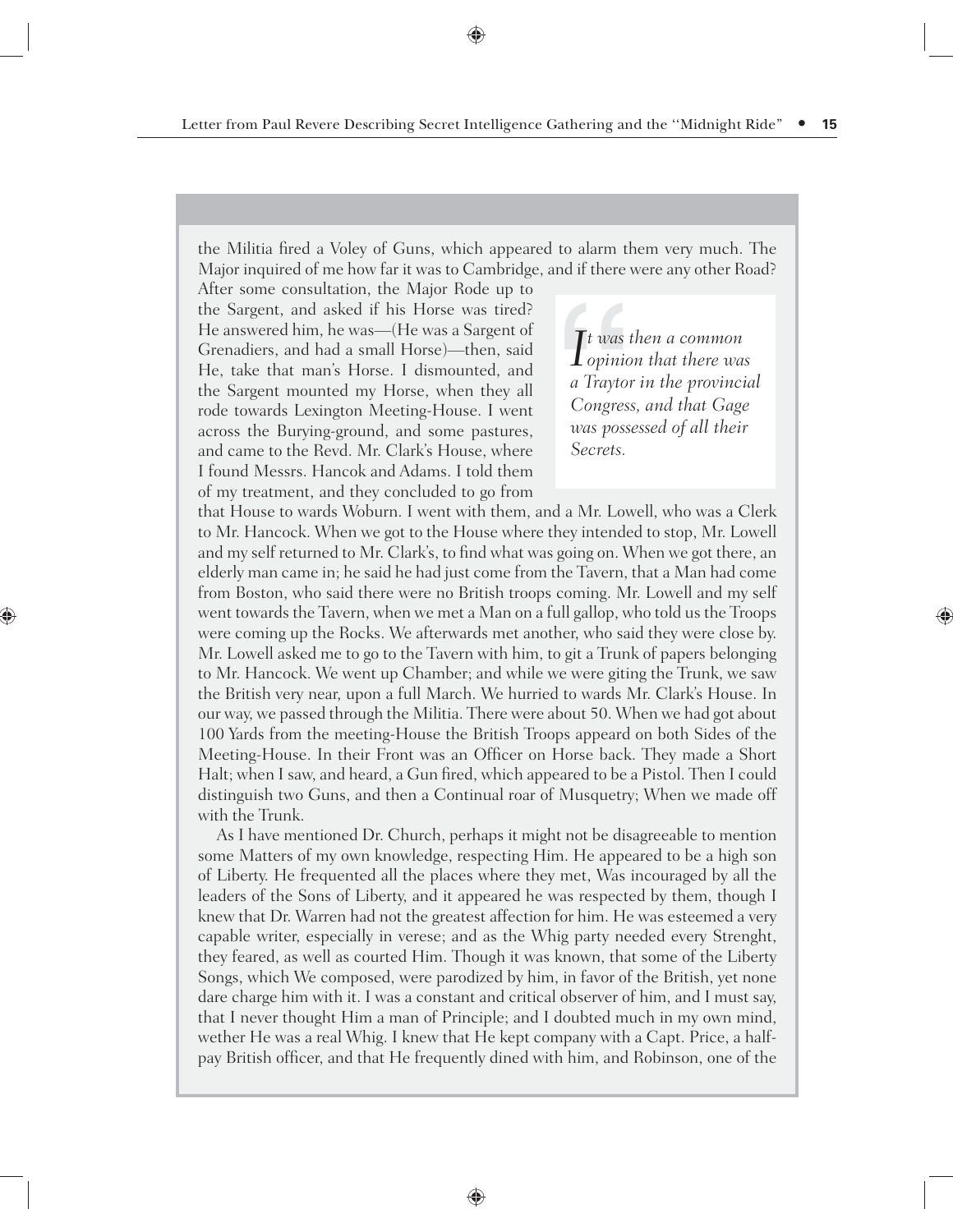Commissioners. I know that one of his intimate aquaintances asked him why he was so often with Robinson and Price? His answer was, that He kept Company with them on purpose to find out their plans. The day after the Battle of Lexington, I met him in Cambridge, when He shew me some blood on his stocking, which he said spirted on him from a Man who was killed near him, as he was urging the Militia on. I well remember, that I argued with my self, if a Man will risque his life in a Cause, he must be a Friend to that cause; and I never suspected him after, till He was charged with being a Traytor.

The same day I met Dr. Warren. He was President of the Committee of Safety. He engaged me as a Messinger, to do the out of doors business for that committee; which gave me an opportunity of being frequently with them. The Friday evening after, about sun set, I was sitting with some, or near all that Committee, in their room, which was at Mr. Hastings's House at Cambridge. Dr. Church, all at once, started up—Dr. Warren, said He, I am determined to go into Boston tomorrow—(it set them all a stairing)—Dr. Warren replyed, Are you serious, Dr. Church? they will Hang you if they catch you in Boston. He replyed, I am serious, and am determined to go at all adventures. After a considerable conversation, Dr. Warren said, If you are determined, let us make some business for you. They agreed that he should go to git medicine for their and our Wounded officers. He went the next morning; and I think he came back on Sunday evening. After He had told the Committee how things were, I took him a side, and inquired particularly how they treated him? he said, that as soon as he got to their lines on Boston Neck, they made him a prisoner, and carried him to General Gage, where He was examined, and then He was sent to Gould's Barracks, and was not suffered to go home but once. After He was taken up, for holding a Correspondence with the Brittish, I came a Cross Deacon Caleb Davis;—we entred into Conversation about Him;—He told me, that the morning Church went into Boston, He (Davis) received a Bilet for General Gage—(he then did not know that Church was in Town)—When he got to the General's House, he was told, the General could not be spoke with, that He was in private with a Gentleman; that He waited near half an Hour,—When General Gage and Dr. Church came out of a Room, discoursing together, like persons who had been long aquainted. He appeared to be quite surprized at seeing Deacon Davis there; that he (Church) went where he pleased, while in Boston, only a Major Caine, one of Gage's Aids, went with him. I was told by another person whom I could depend upon, that he saw Church go in to General Gage's House, at the above time; that He got out of the Chaise and went up the steps more like a Man that was aquainted, than a prisoner.

Sometime after, perhaps a Year or two, I fell in company with a Gentleman who studied with Church—in discoursing about him, I related what I have mentioned above; He said, He did not doubt that He was in the Interest of the Brittish; and that it was He who informed Gen. Gage That he knew for Certain, that a Short time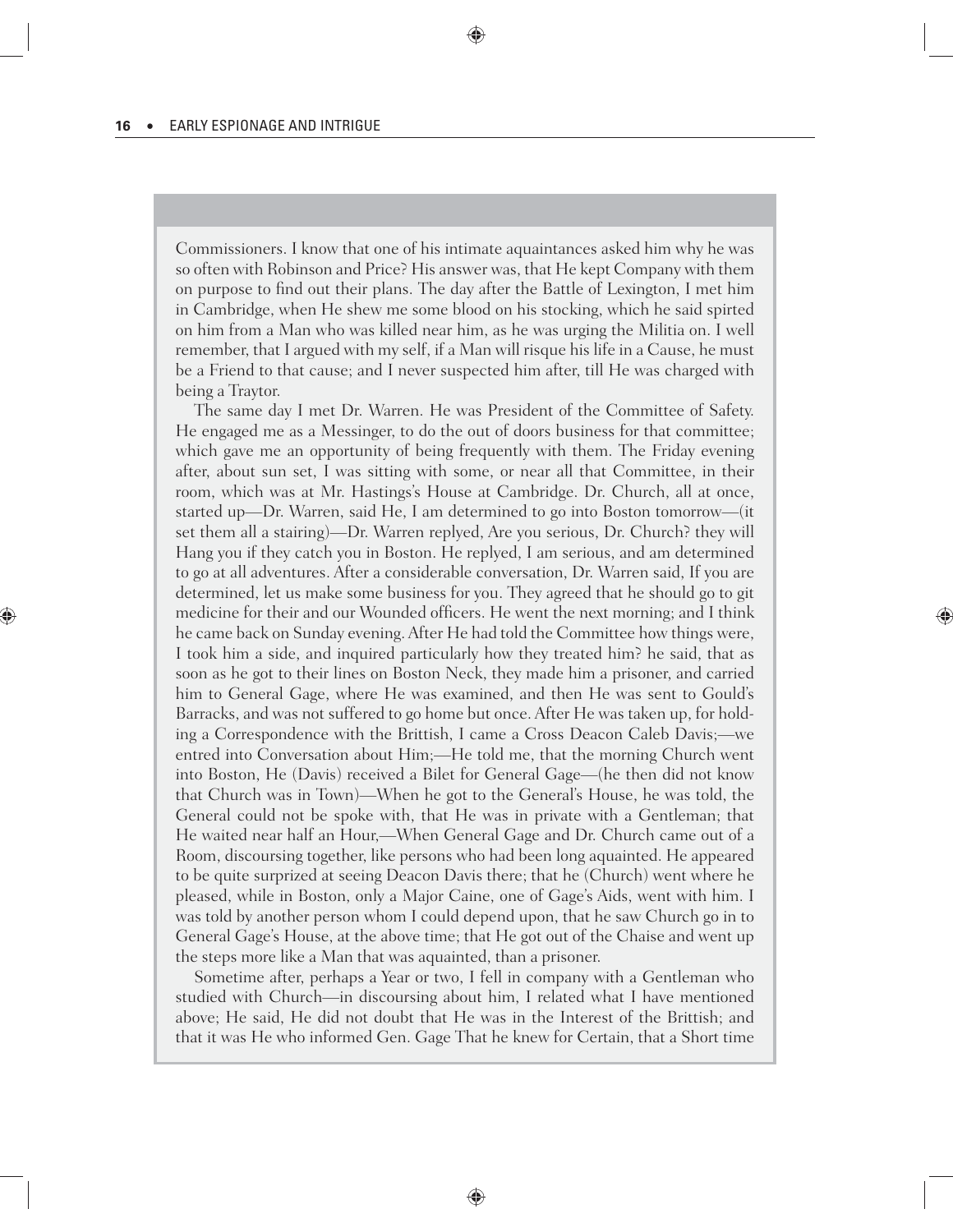before the Battle of Lexington, (for He then lived with Him, and took Care of his Business and Books) He had no money by him, and was much drove for money; that all at once, He had several Hundred New Brittish Guineas; and that He thought at the time, where they came from.

Thus, Sir, I have endeavoured to give you a Short detail of some matters, of which perhaps no person but my self have documents, or knowledge. I have mentioned some names which you are aquainted with: I wish you would Ask them, if they can remember the Circumstances I alude to.

I am, Sir, with every Sentment of esteem,

Your Humble Servant,

Paul Revere

Col. Reveres Letter.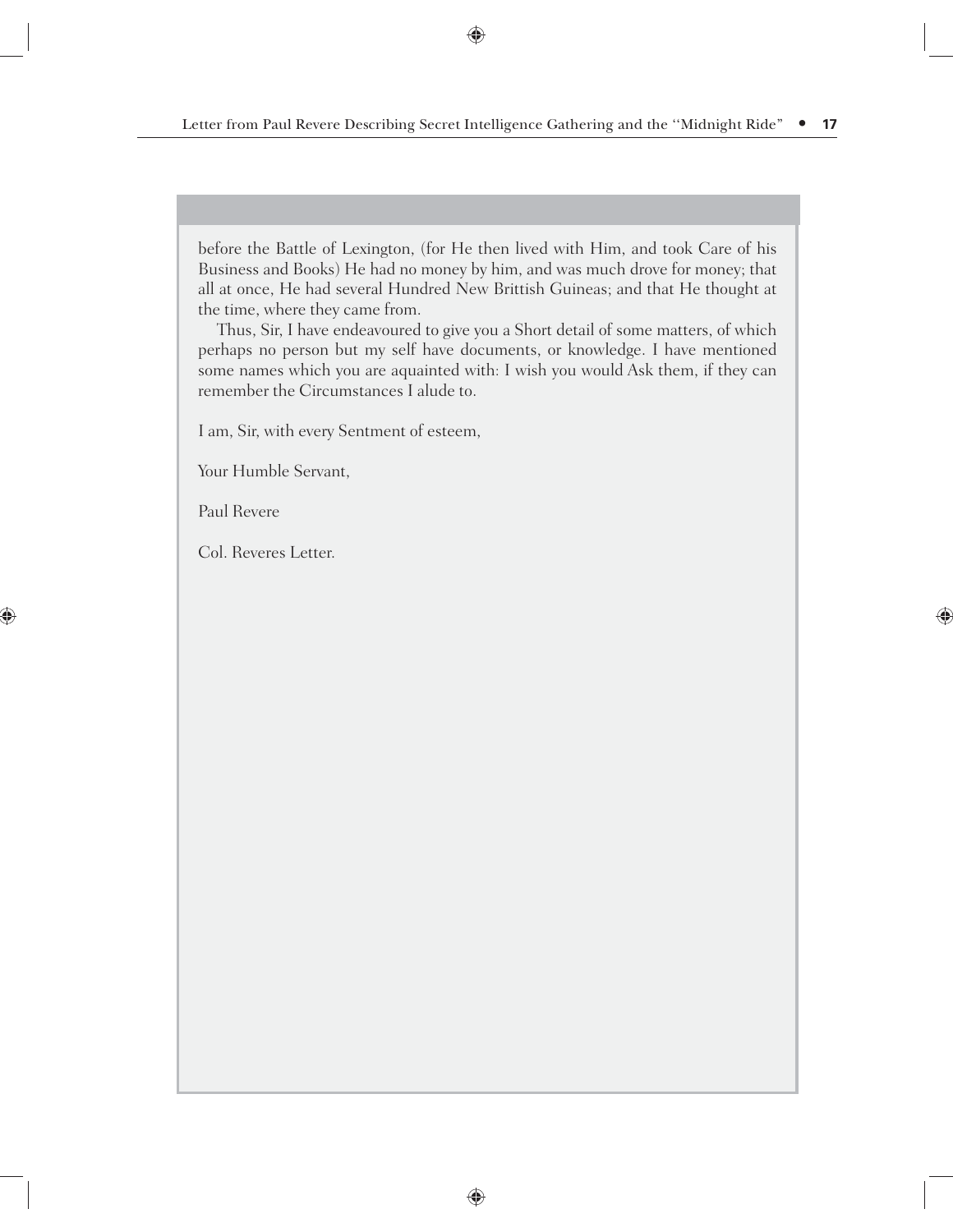#### **Document Analysis**

In the beginning of his letter, Revere describes his role as a courier for the patriot movement, taking messages to and from patriot leaders in Boston, New York City, and Philadelphia. He also describes the formation of a group to spy on British officials, troops, and on the "Tories"-American colonists who remained loyal to the British. Revere also notes suspicions of a leak within the patriot group, because their plans were often known fairly quickly by the British. Revere refers to Dr. Benjamin Church, noting "We did not then distrust Dr. Church." After the war, however, it became known that Church had been a British informant.

Most of the letter recounts Revere's famous ride on the night of April 18, 1775. Apparently, Dr. Joseph Warren, a leader of the Sons of Liberty, learned that British troops were to march to Lexington, to arrest Samuel Adams and John Hancock, and to go on to Concord to seize militia supplies there. Warren asked Revere to ride to Lexington to alert Hancock and Adams. It was not known if the British would march overland the entire distance, or if they would shorten their march by crossing the Boston harbor by boat. Revere arranged for a signal to be given by hanging lanterns ("lanthorns" in his spelling) in the steeple of the North Church in Boston. This signal (one lantern if the route was entirely overland; two if they are crossing "by sea" to the north shore) was intended to alert other patriots, in case Revere was trapped in Boston. The troops did cross the harbor in boats. Revere also crossed by boat, borrowed a horse from a friend, and set out for Lexington, where he found Adams and Hancock at the home of Rev. Jonas Clarke, a relative of Hancock's, and warned them to flee. While Revere was there, William Dawes arrived. He was also spreading the news of the British march. Revere and Dawes set off for Concord, and along the way ran into a third rider on the same mission, Dr. Samuel Prescott.

About halfway between Lexington and Concord, when Revere was a riding bit ahead of the others, he was captured. He was interrogated, and his horse was confiscated. He was either released or managed to escape, and walked back to Rev. Clarke's home.

The latter part of the letter is about Dr. Church's betrayal of the patriot's cause. Revere claims to have had doubts about Church, but when he became convinced that Church had fought at Lexington, he decided that Church must have been loyal. Revere admits that he never again doubted Church, until after the war when Church's disloyalty became common knowledge.

#### **Essent ial Themes**

Intelligence gathering and communication between those involved in an insurrectionary movement are two major themes that stand out in Revere's description of his famous "midnight ride" and in the events leading up to it. Revere was part of a group of about thirty, who he described as "chiefly mechanics," meaning manual labor workers or craftsmen like himself. Their purpose was to watch the British troops and the "Tories" or Loyalist colonists who wanted to remain under British rule. The secrecy of what they were doing was paramount, and Revere notes that whenever this group of intelligence gatherers met, they swore an oath not to reveal to outsiders what was said in their meetings. The group apparently had sources among the British forces or the Loyalists, because Revere noted that in the fall of 1774, someone "who had connections with the Tory party" told him that what was being said in their meetings was being reported to the British military commander, General Thomas Gage. So, while the patriots had their sources within the British military or the Loyalists, the British also had sources within the patriot movement. Such intelligence and